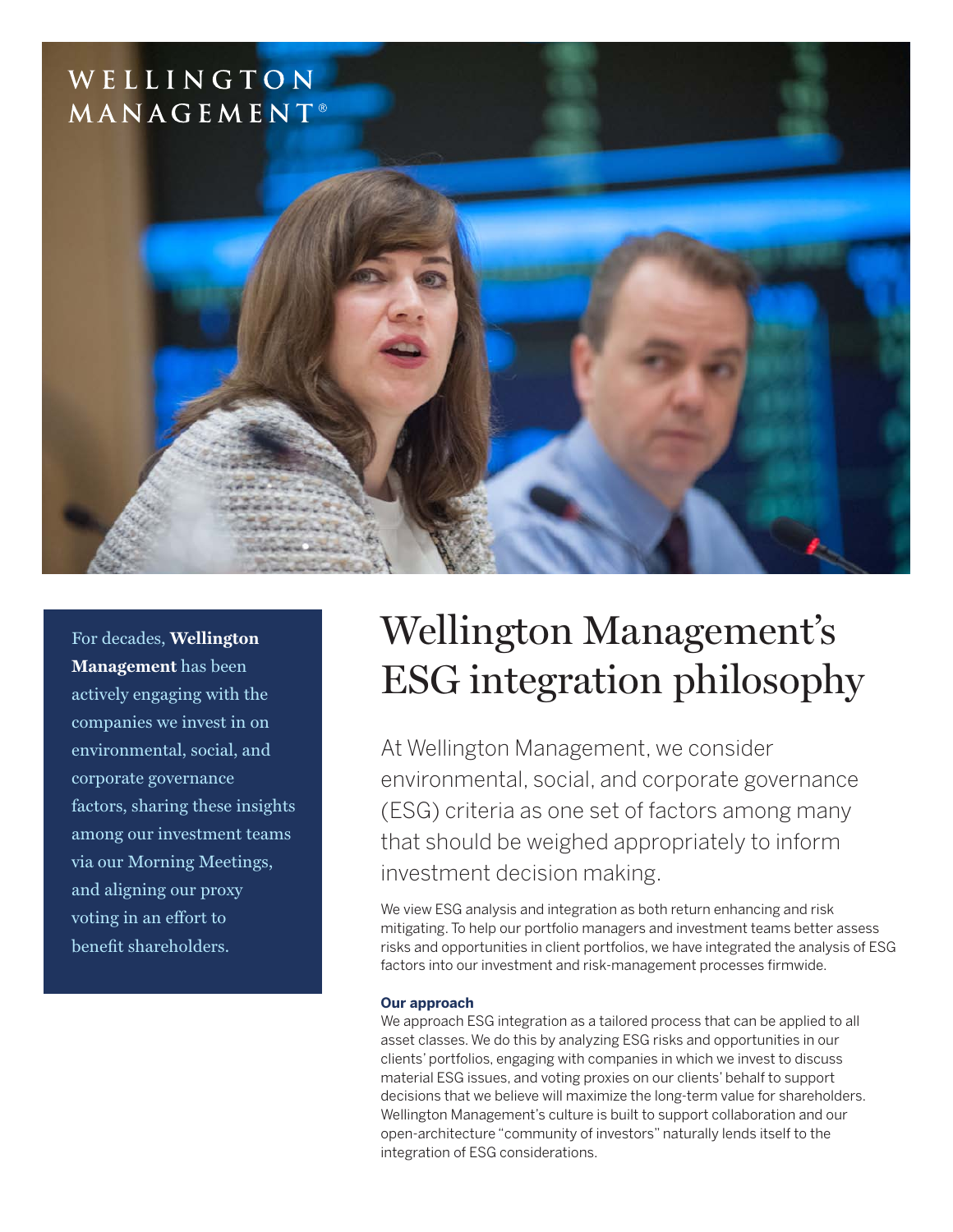Our ESG Research team, part of the central Investment Research function, helps our portfolio managers and analysts gather deeper intelligence on ESG topics and integrate these considerations into the investment process. We believe that a holistic understanding of how companies deploy capital — financial, physical, and human — is helpful in framing an investment thesis, and examining ESG issues gives us a more complete picture. Our ESG analysts are responsible for conducting in-depth analysis of the ESG factors considered material to the companies within their sector coverage. Materiality is the foundation of our integration process, as the ESG considerations likely to impact long-term value are not identical for every sector or industry.

We believe material ESG issues are strategic business issues that can impact performance, so understanding them enables more informed investment decisions. Research suggests that companies focused on their strategy to address material ESG factors for their industry may outperform over the long term, while there is an implicit opportunity cost for companies that focus their efforts on immaterial factors.<sup>1</sup> Applying a materiality lens to our broader stewardship efforts, the ESG team is also responsible for coordinating the proxy voting and engagement strategies for the companies in their sectors, alongside equity and fixed income analysts and portfolio managers.

Our ESG team works closely with investment teams to incorporate our research into the investment process — regularly conducting in-depth portfolio reviews to evaluate ESG risks and strengths of particular holdings. With support from the ESG team, each of our portfolio managers develops their own investment approach whereby ESG considerations are integrated into their research and decision-making processes to the extent that they believe these issues may affect the long-term success of a company and potential investment returns. ESG integration can manifest itself within the investment thesis or portfolio weighting for a particular security, as well as within our proxy voting and company engagement efforts.

1 Khan, M., et al. "Corporate Sustainability: First Evidence on Materiality," Harvard Business School, 2015. Time period studied was 1991 through 2012.



"The ESG insights we gain are integral to our assessments of the durability of a company's returns on capital invested. Understanding a company's culture enables us to assess more accurately its management depth, risk controls, and potential to innovate."

Tara Stilwell, CFA Global Equity Portfolio Manager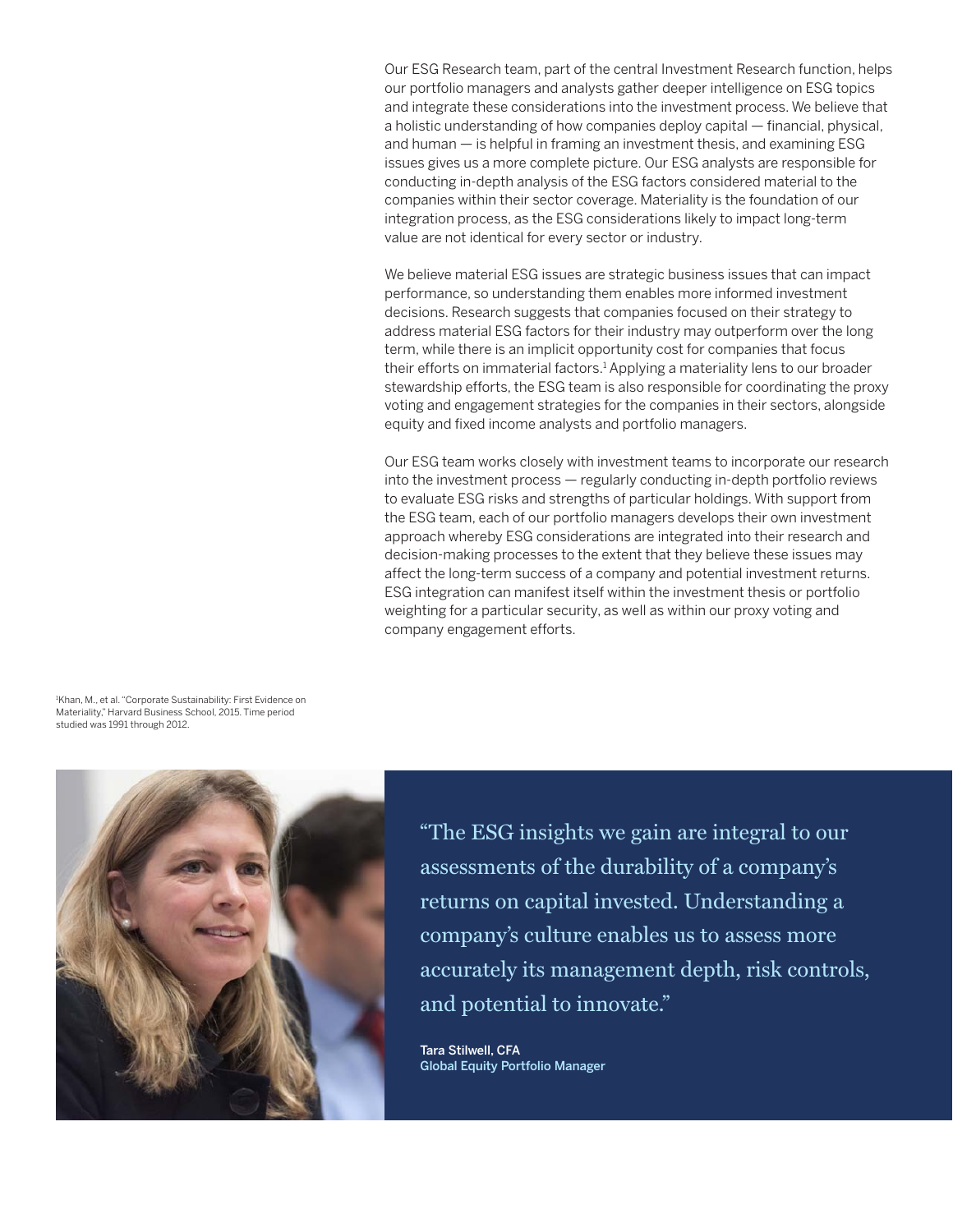

"When we meet with managements, one of the topics we bring up is corporate governance. As the saying goes, there's rarely just one cockroach in the kitchen. When you find corporate governance issues, there are usually more lurking, so we tend to be very careful with companies like that."

Dirk Enderlein, CFA European Equity Portfolio Manager

#### <sup>2</sup>[www.unpri.com](http://www.unpri.com)

For additional information on our approach to ESG integration, please contact your relationship manager or email [info@wellington.com.](mailto:info%40wellington.com?subject=Please%20provide%20more%20information%20about%20Wellington%27s%20ESG%20integration%20practices)

#### **Engagement**

As a firm with a long history of independent fundamental research, direct engagement with company managements has always been a core part of our process. Examples of engagement topics include business strategy, capital structure, and material ESG issues relevant to the company's long-term success, such as environmental regulation, employee training and development, and senior-level succession planning. During our conversations with company managements, we learn about their perspectives and approaches, provide them with feedback on how we think they can improve, and incorporate our findings into our research. We believe this engagement plays a critical role in helping to identify, understand, and appropriately consider ESG risks. Wellington hosts thousands of company management meetings each year. This degree of interaction helps our investors assess changes in a company's ESG performance with more depth and conviction than if they had to rely purely on quantitative data sources. Through informed, active ownership, we aim to influence corporate behavior by encouraging what we consider best practices on material issues that may ultimately benefit our clients.

#### **Proxy voting**

Proxy voting is another powerful tool for our investors, providing leverage in company management discussions and also the opportunity to directly influence corporate policy. Many of our clients ask us to vote company proxies on their behalf for their portfolios, and we take that responsibility seriously. We have policies and procedures designed to ensure that we collect and analyze relevant information for each meeting, apply our proxy voting guidelines accurately, and execute the votes in a timely manner. Ultimately, each vote must reflect the specific situation at stake, and these vary broadly. Therefore, portfolio managers and analysts have discretion to vote proxies in the best interests of each client portfolio they manage. In making voting decisions, they are supported by our Investment Stewardship Committee, which represents the diverse investment views of the firm.

#### **United Nations-backed Principles for Responsible Investment (PRI) and best practice codes**

Our approach to ESG considerations is a global effort and applies broadly across asset classes when applicable and as appropriate. Our process is consistent with the aims of emerging best practice codes, including the UN Principles for Responsible Investment (PRI), the UK Stewardship Code, the Hong Kong Principles of Responsible Ownership, the Japan Stewardship Code, and the Investor Stewardship Group's Framework for US Stewardship and Governance.

Since 2012, Wellington Management has been a [signatory to the PRI,](https://www.wellington.com/en/un-principles-responsible-investment) a network of international investors working together to put the six Principles for Responsible Investment into practice. The Principles were devised by the investment community and reflect the view that environmental, social, and corporate governance issues can affect the performance of investment portfolios and should be given consideration by investors if they are to fulfill their fiduciary (or equivalent) duty. The Principles provide a voluntary framework by which all investors can incorporate ESG issues into their decision-making and ownership practices to better align their objectives with those of society at large.<sup>2</sup>

For a complete list of ESG-related initiatives supported by Wellington Management, please see the description of our ESG integration efforts on our [website](https://www.wellington.com/en/esg-integration).

#### **Disclosure and reporting**

Our Global ESG Research Update report, published quarterly and available on our website, includes a list of company engagements conducted by our ESG team and statistics summarizing proxy voting activity from the previous quarter. As a PRI signatory, we report annually on our ESG integration approach through the PRI Reporting Framework.